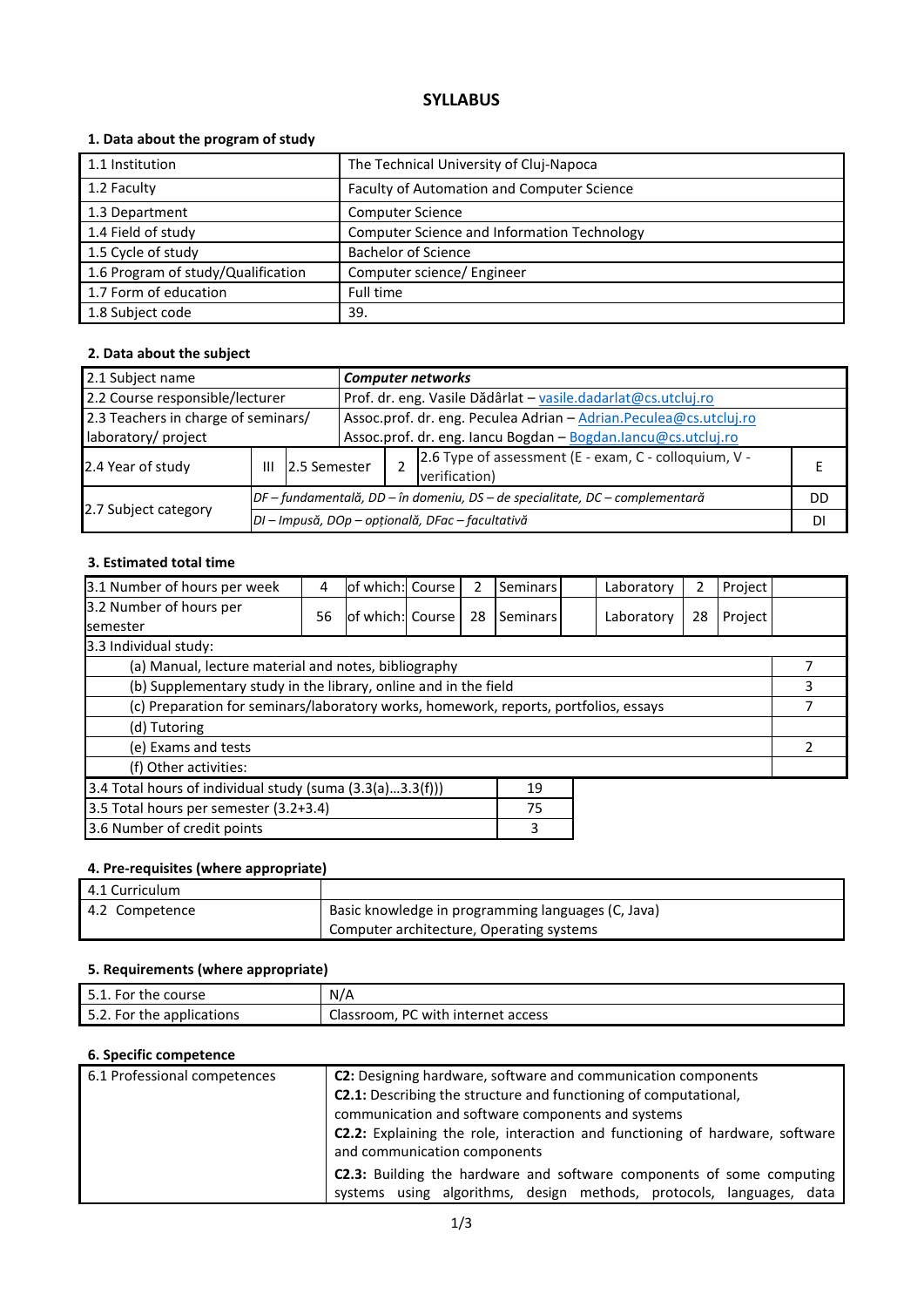|                       | structures, and technologies                                                     |
|-----------------------|----------------------------------------------------------------------------------|
|                       | $\sim$ C2.4: Evaluating the functional and non-functional characteristics of the |
|                       | computing systems using specific metrics                                         |
|                       | C2.5: Implementing hardware, software and communication systems                  |
| 6.2 Cross competences | N/A                                                                              |

#### **7. Discipline objective (as results from the** *key competences gained***)**

| 7.1 General objective   | Teamwork, working with partial and contradicting specifications    |
|-------------------------|--------------------------------------------------------------------|
| 7.2 Specific objectives | Each student able to design LAN's software & hardware architecture |

#### **8. Contents**

| 8.1 Lectures                                                       | Hours          | Teaching methods      | <b>Notes</b> |
|--------------------------------------------------------------------|----------------|-----------------------|--------------|
| Introduction. Concepts, network types, characteristics, evolution, |                |                       |              |
| standards                                                          | 2              |                       |              |
| ISO-OSI Reference model and Internet's TCP/IP protocol stack. OSI  |                |                       |              |
| abstract model presentation, description of protocol functions for | 2              |                       |              |
| every layer. General presentation for TCP/IP protocol stack        |                |                       |              |
| Data transmission techniques. Data transmission concepts, analog   |                |                       |              |
| and digital transmission techniques, coding, communication         | 2              |                       |              |
| channels                                                           |                | Oral presentations    |              |
| Types of computer networks. Architectures, evolution, topologies,  | $\overline{2}$ | using multimedia      |              |
| physical parameters                                                |                | means, onsite or      |              |
| Physical level. Transmission media, characteristics, performances, | $\overline{2}$ | online, depending on  |              |
| connectors, structured cabling system                              |                | medical regulations.  |              |
| Medium access control. Medium access techniques for local (wired   | $\overline{2}$ | Interactive teaching, |              |
| and wireless) and wide area networks                               |                | use of Q&A, provision |              |
| Data Link level. Functions, problems, protocols, case study: HDLC  | $\overline{2}$ | of auto-testing       |              |
| Local Area Computer Networks. Fundamentals, architectures,         | 2              | means.                |              |
| evolution                                                          |                | For online:           |              |
| Local Area Computer Networks. Systems, performances                | $\overline{2}$ | collaborative         |              |
| Computer Networks Interconnection. Devices for network             | 2              | platforms (Teams,     |              |
| interconnection; presentation of bridges, switches and routers     |                | Moodle, Skype, etc)   |              |
| Internet access. IP (+ ICMP), IPv6 (+IGMP) protocols. Address      | 2              |                       |              |
| resolution protocol. Routing protocols                             |                |                       |              |
| Transport level protocols. TCP protocol; congestion control. TCP   | 2              |                       |              |
| and UDP sockets                                                    |                |                       |              |
| General introduction to Internet applications. File transfer.      | 2              |                       |              |
| Electronic mail, multimedia transmissions, network management      |                |                       |              |
| General introduction to Internet applications. Security issues     | $\overline{2}$ |                       |              |

Bibliography

1. V.Dadarlat, E.Cebuc - Reţele Locale de Calculatoare - de la cablare la interconectare, Editura Albastra (Microinformatica), Cluj, 2006, ISBN 973-650-161-2

2. W. Stallings, *Data and Computer Communications*; Prentice Hall , 2004-2014

3. A. Tanenbaum – *Computer Networks,* Prentice Hall, 2005- 2010 (A. S. Tanenbaum, *Reţele de Calcultoare*; Agora Press)

| 8.2 Applications - Seminars/Laboratory/Project                | <b>Hours</b>   | Teaching methods           | <b>Notes</b> |
|---------------------------------------------------------------|----------------|----------------------------|--------------|
| Cooper based transmission media and UTP cabling               | 2              | <b>Practical exercises</b> |              |
| Optical fibers and components                                 |                | Brief presentation of      |              |
| <b>Structured Cabling</b>                                     | 2              | possible solutions         |              |
| <b>Medium Access Methods</b>                                  | 2              | Self testing               |              |
| Connectivity to Network: IPv4 subnets and basic router        | 2              | programmes.                |              |
| configuration                                                 |                | Acivity onsite or          |              |
| Connectivity to Network: DHCP and IPv4 static routing         | 2              | online, depending on       |              |
| Connectivity to Network: IPv6 introduction and static routing | $\mathfrak{p}$ | medical regulations.       |              |
| Transport layer: TCP/UDP and Network Programming using Socket | ຳ              | Online: collaborative      |              |